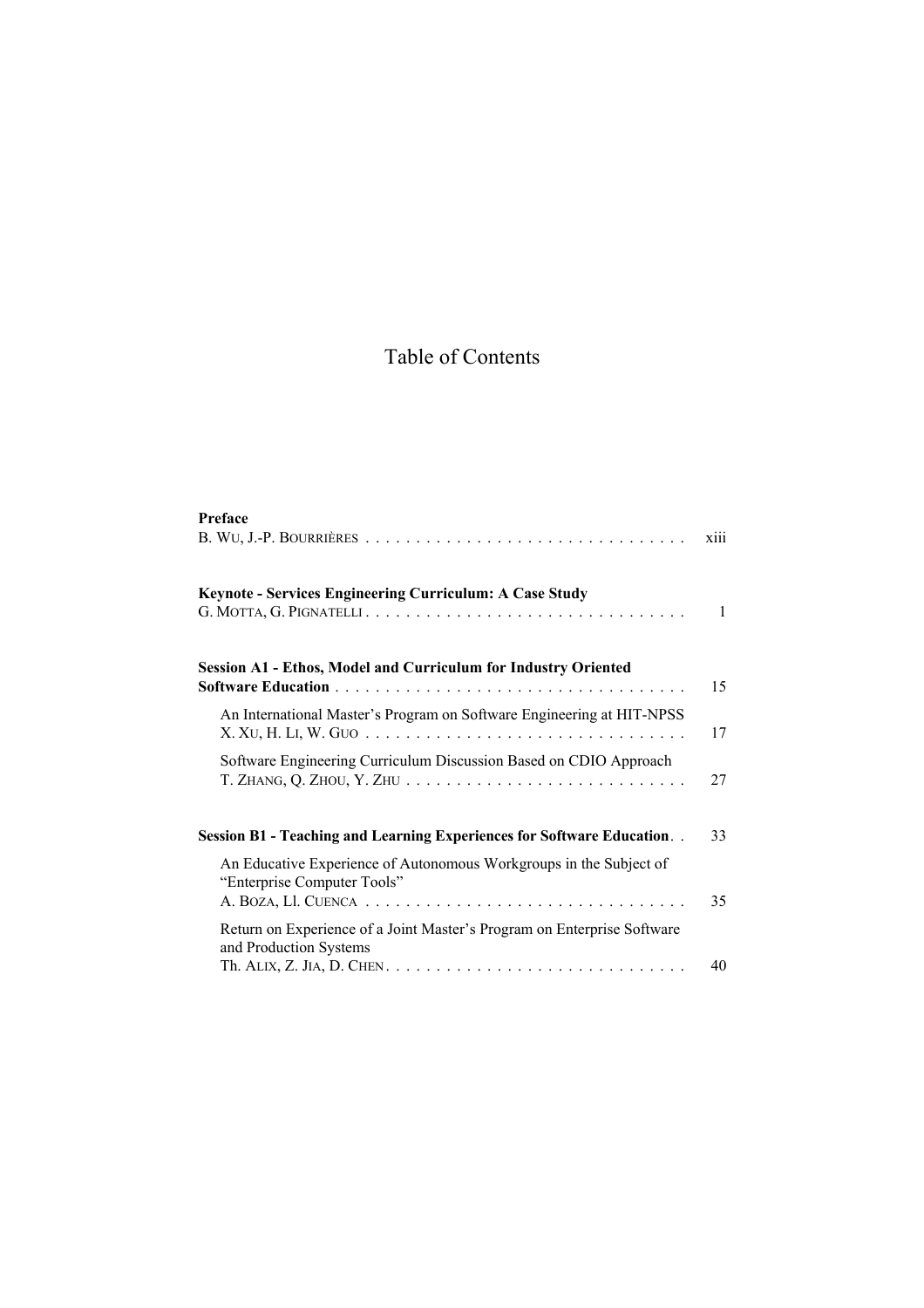## x CEISIE'2009

| Session A2 - Ethos, Model and Curriculum for Industry Oriented                                                                                                             | 51  |
|----------------------------------------------------------------------------------------------------------------------------------------------------------------------------|-----|
| Review of Our Researches and Practices under SIOE Framework                                                                                                                | 53  |
| Guidelines for Student-as-Teacher Service-Learning Projects                                                                                                                | 65  |
| Session B2 - Teaching and Learning Experiences for Software Education                                                                                                      | 69  |
| Analyzing Academic Program Alignment: A Pair-wise<br>Comparison Approach                                                                                                   | 71  |
| Investigation and Practical Steps to Enhance Practical Project Ability<br>of Students in Human-Computer Interface Design                                                   | 85  |
| The Four-for-one Software Engineer Education Practice in UESTC                                                                                                             | 92  |
| Session A3 - Ethos, Model and Curriculum for Industry-Oriented                                                                                                             | 99  |
| A Government-University Joint Training Model of Software Talents<br>$X. LI, J. XIONG, S. XU. \ldots \ldots \ldots \ldots \ldots \ldots \ldots \ldots \ldots \ldots \ldots$ | 101 |
| EMé, a Flexible Environment for Competences Evaluation<br>J.-M. JULLIEN, C. MARTEL, L. VIGNOLLET, M. WENTLAND                                                              | 106 |
| Overcoming Student Resistance to Applying for Placement                                                                                                                    | 112 |
| The Analysis Report on Employment of Undergraduates from 2006<br>to 2008 in the School of Software at Harbin Institute of Technology                                       | 117 |
| Session B3 - Teaching and Learning Experiences for Software Education                                                                                                      | 125 |
| Software Engineering Education by Example                                                                                                                                  |     |

N. BOUDJLIDA, J.-P. JACQUOT, P. URSO . . . . . . . . . . . . . . . . . . . . . . 127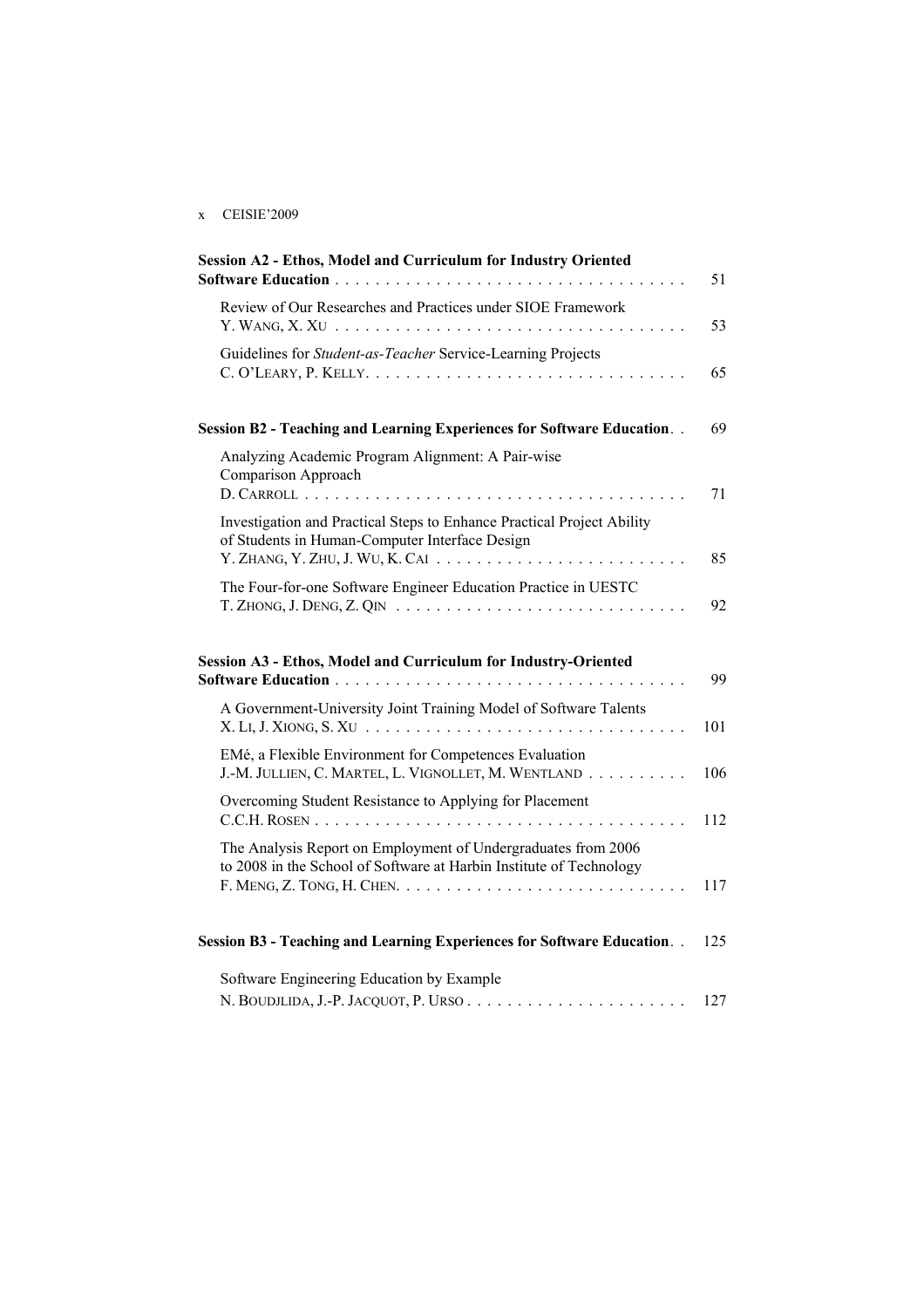| 132                                                                                                          |
|--------------------------------------------------------------------------------------------------------------|
| 147                                                                                                          |
| 149                                                                                                          |
| 162                                                                                                          |
| 173                                                                                                          |
| 183                                                                                                          |
| 185                                                                                                          |
| 190                                                                                                          |
| 195                                                                                                          |
| 203                                                                                                          |
| 205                                                                                                          |
| 213                                                                                                          |
| Y. WANG, X. XU, P. LIU $\ldots \ldots \ldots \ldots \ldots \ldots \ldots \ldots \ldots \ldots \ldots$<br>219 |
|                                                                                                              |